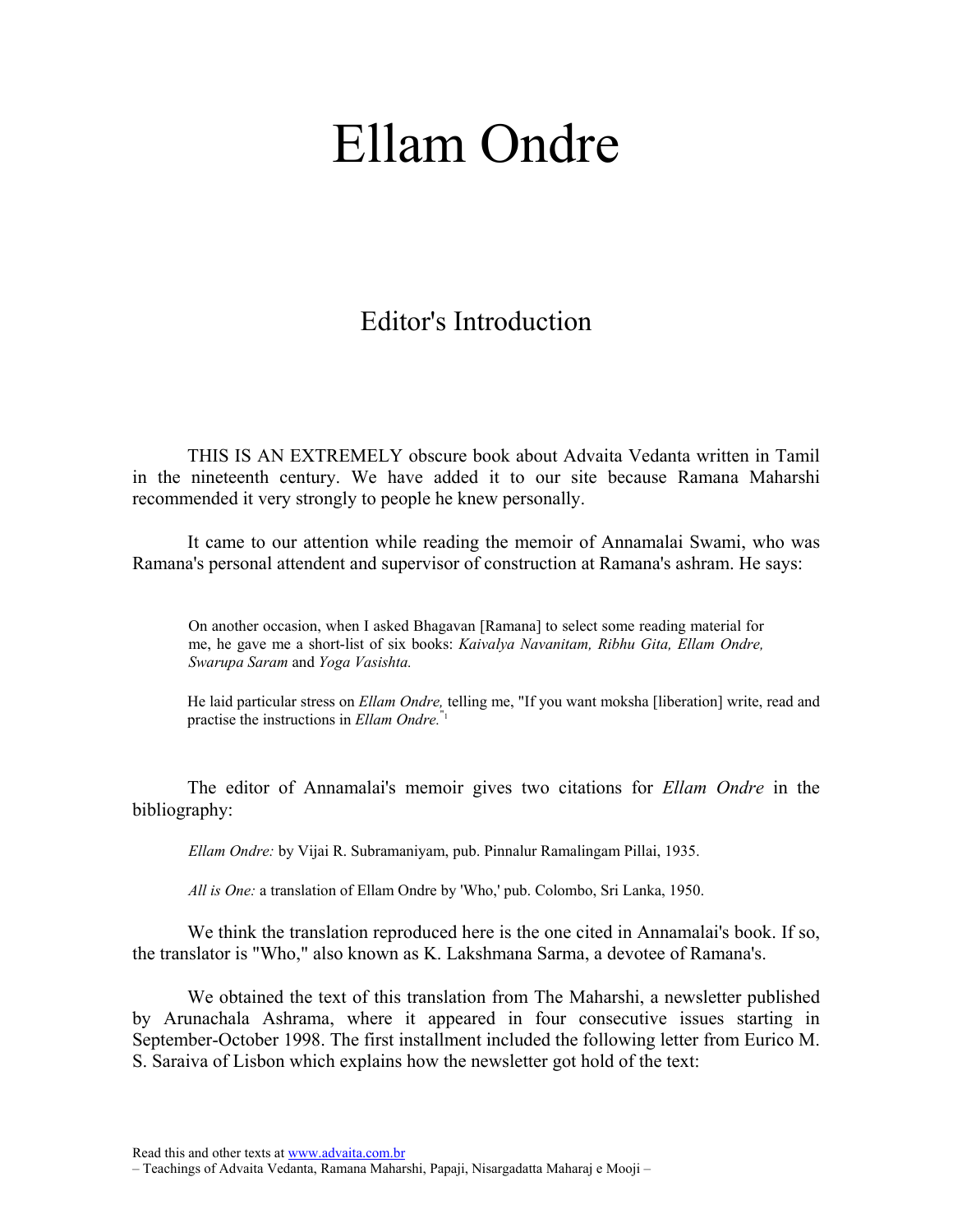A French devotee who could not speak English and was living in Sri Ramanasramam during my last visit asked me to go with him to the Annamalai Ashram for a visit on some personal matter. While I was there translating for this devotee I notice Annamalai Swami's book, "Living by the Words of Bhagavan," for sale. I immediately purchased it and while reading through it found the reference to "All is One." I somehow became keen on knowing more about this book and asked in the Sri Ramanasramam Book Depot if an English translation of this Tamil book was available. Even though it was also noted to be recommended by Sri Bhagavan in "Day by Day with Bhagavan," no one could give me any information about it.

Four or five days before my departure something made me remember that probably in the Annamalai Ashram I could find out some information about the book. The Ashram manager told me it was only available in Tamil and that the last English translation had been printed privately some time around 1950. However, he had a photo copy of that translation and allowed me to copy it for myself.

Around the same time, a French devotee with whom I had earlier discussions about the book came to me and showed me the French translation. In spite of it being printed in Pondicherry, she had purchased it in Paris.

I am now sending it to you because I think that we should make an effort to publish it for the benefit of devotees and Advaita students, even if it is in the form of a small inexpensive brochure. It appears that this 19th Century, anonymous composition was highly valued by Sri Maharshi and, for this reason alone, I am sure many will be interested in studying it.

In attributing this text to Who and Subramaniyam, we relied entirely on the documents cited above. If they are mistaken, then our attributions are incorrect.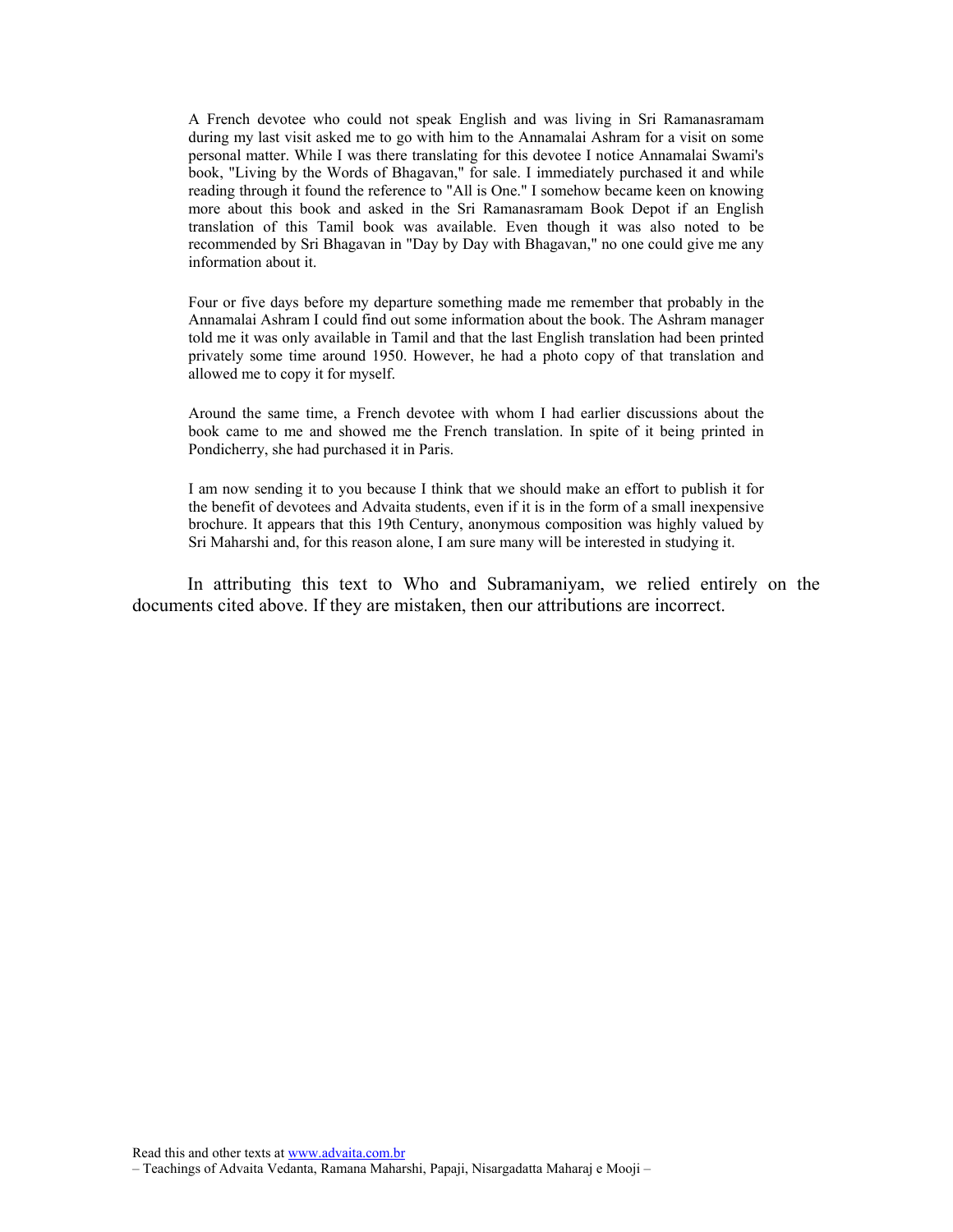#### Preface

MEN COURT HAPPINESS and shun misery. It is the same with other beings also. This holds good for the common run of mankind. But the higher order is bent upon right conduct, enduring patiently the good or evil that it may bring. Fellowship with these will be lasting, whereas fellowship with ordinary people will not be. Good will result to the world through fellowship with the higher order only.

The question then arises: "What is right?'' The point is important, but the answer has not been found. Why? Because what is right is determined by circumstances. However comprehensive a work may be written on the subject, there will always be circumstances not envisaged by the author. Therefore it becomes necessary to realize that state which will enable us to assess the various conditions and determine what is right.

That state is one only. There are no states like it. Although it is single, it is extraordinary that the worldly wise consider it exceedingly rare. Nothing can be more extraordinary than this. That unique state is very clearly taught in the Upanishads. In this book I have put down the same truth according to my understanding. I have considered it my duty. I do not claim originality. The six chapters of this book are so closely interrelated that some point which may be expected in one chapter may be found in another. Again a few points which may not be clear on a superficial reading will become clear upon closer study. More may be gathered from major works or Sages. Universal Mother, Master true, save us!

-- The Author

Read this and other texts at www.advaita.com.br

– Teachings of Advaita Vedanta, Ramana Maharshi, Papaji, Nisargadatta Maharaj e Mooji –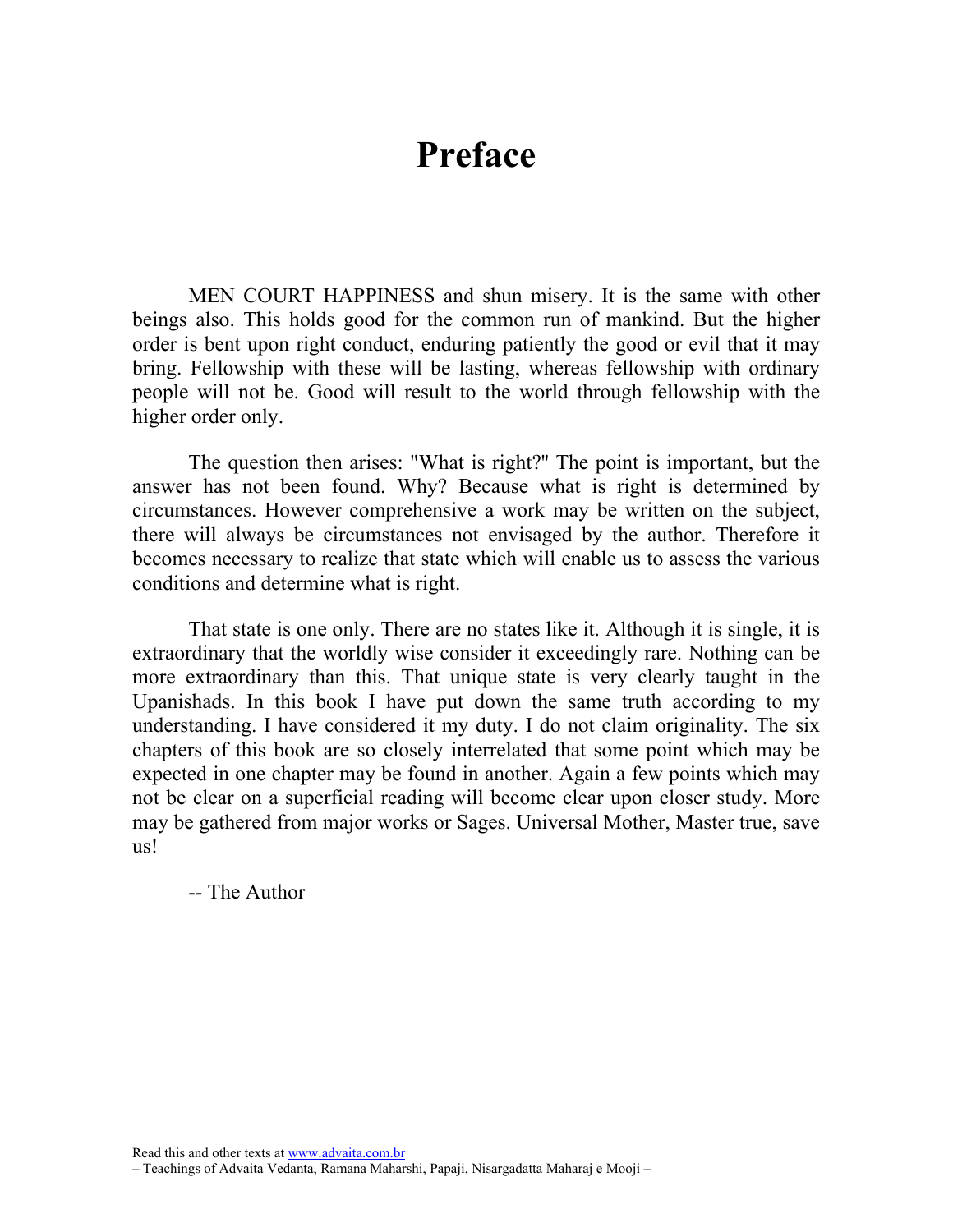- Chapter One -

# Unity

1. All including the world seen by you and yourself, the seer of the world, is one only.

2. All that you consider as I, you, he, she and it, is one only.

3. What you consider to be sentient beings and what you consider to be insentient, such as earth, air, fire and water is all one.

4. The good which is derived by your considering all as one cannot be had by considering each as separate from the other. Therefore all is one.

5. The knowledge of the unity of all, is good for you and good for others as well. Therefore all is one.

6. He who sees "I am separate," "you are separate," "he is separate" and so on, acts one way to himself and another way to others. He cannot help doing so. The thought "I am separate, others are separate" is the seed from which grows the tree of differing actions in relation to different persons. How can there be any lapse from righteousness for a person who knows the unity of himself with others? As long as the germ of differentiation is there, the tree of differing actions will flourish, even unawares. Therefore give up differentiation. All is one only.

7. Ask: "If in the world all things appear different, how can I consider all as one? Is there any way of gaining this knowledge?" The reply is: "In the same tree we see leaves, flowers, berries and branches, different from one another, yet they are all one because they are all included in the word 'tree'. Their root is the same; their sap is the same. Similarly, all things, all bodies, all organisms are from the same source and activated by a single life principle." Therefore all is one.

8. 0h good man! Is the statement that "All is one," good or evil? Think for yourself. Just as the person will always be righteous who regards himself like others and others like himself, how can any evil attach itself to him who knows

<sup>–</sup> Teachings of Advaita Vedanta, Ramana Maharshi, Papaji, Nisargadatta Maharaj e Mooji –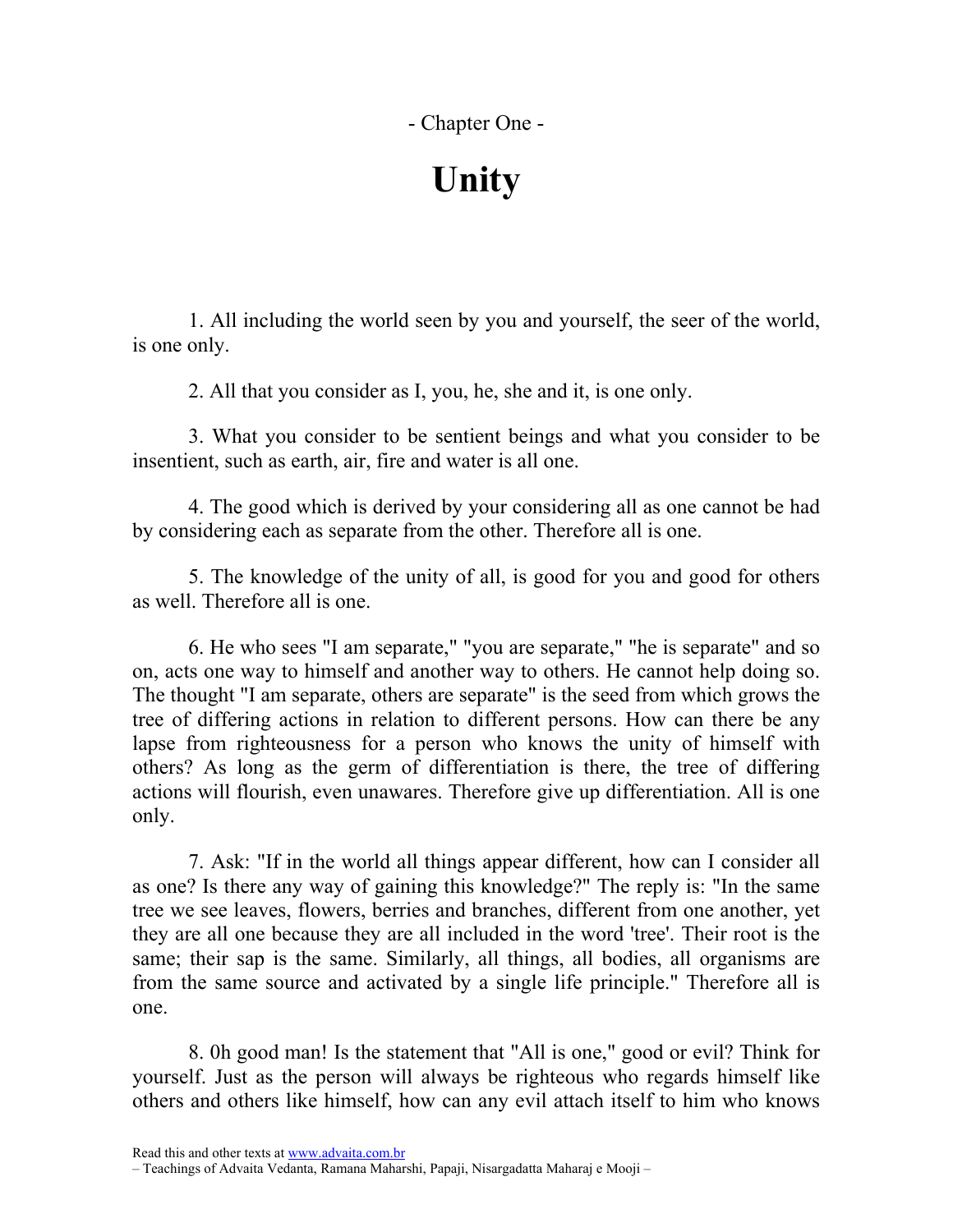himself to be others and the others to be himself? Tell me if there is any better way for obtaining good than the knowledge of unity? Certainly other methods cannot be as good as this one. How can anyone love others more than when knowing them to be himself, to know them in unity-love as unity, for they are truly one.

9. Who can share the mental peace and freshness of the knower of unity? He has no cares. The Good of all is his own good. A mother considers her children's well-being to be her own well-being. Still, her love is not perfect because she thinks she is separate and her children are separate. The love of a Sage, who has realized the unity of all, far excels even the love of a mother. There is no other means of gaining such love than the knowledge of unity. Therefore all is one.

10. Know that the world as a whole is your undecaying body and that you are the everlasting life of the whole world. Tell me if there is any harm in doing so? Who fears to go the harmless way? Be courageous. The Vedas teach this very truth. There is nothing but yourself. All good will be yours. Yea, you become the good itself. All that others gain from you will be good only. Who will work evil to his own body and soul? A remedy is applied if there is an abscess in the body. Even if the remedy is painful, it is meant to do good only. Such will be some of your actions; they will also be for the good of the world. For that reason, you will not be involved in differentiation. I put it briefly: The knower of unity will act as one should. In fact, the knowledge of unity makes him act. He cannot err. In the world, he is God made visible. All is one.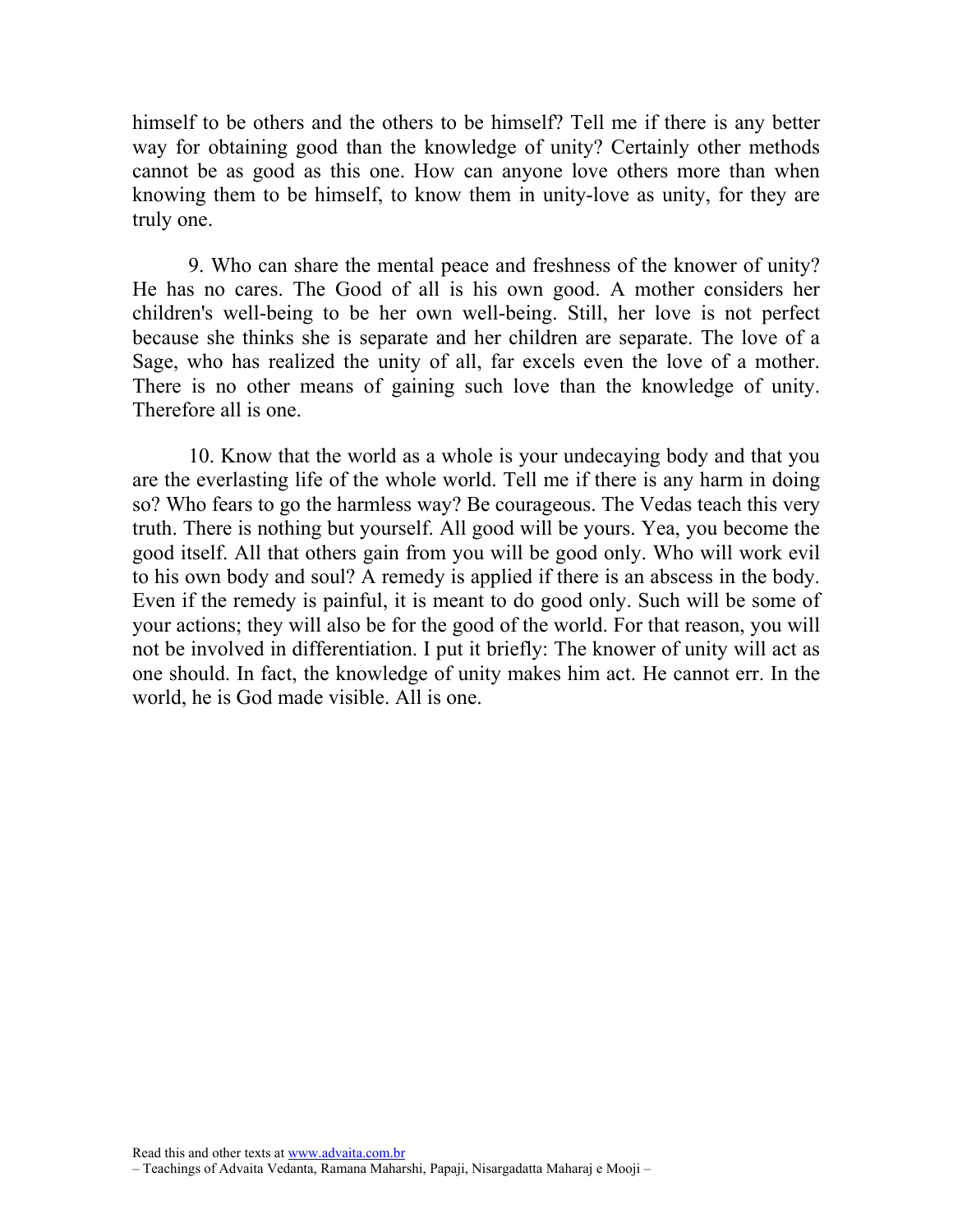- Chapter Two -

## You

1. Who are you? Are you this body? If so, why are you not aware of a serpent crawling on it when you are in deep sleep? So then can you be this body? No, certainly not. You must be other than this body.

2. Sometimes in sleep you dream. There you identify yourself with someone. Can you be that one? You cannot be. Otherwise, what becomes of that individual on your waking? You are not he. Furthermore, you are ashamed of having identified yourself with him. Clearly, you are not that particular person. You are the one that stands apart from him.

3. Recall the state of dreamless slumber. What is your state then? Can that be your true nature? Surely you will not subscribe to this belief. Why? Because you are not so foolish as to identify yourself with the massive darkness which obstructs you from knowing the state you are in. Discerned by the intellect from the things around, how can you admit yourself to be the same as ignorance or blank? Or, how can it truly be your real nature? It cannot be. You are the knower who knows that this state remains one of dense darkness veiling your true nature. How can you be that which you have experienced and condemned? Therefore you are not the dark ignorance of deep sleep. You stand apart from this too.

4. When it is said that even this gross body is not you, can you be any other thing which is yet farther away from you? In the same way that you are not this gross body, you are not anything farther from the body, nor the dream person, nor the ignorance of deep sleep. You are distinct from these three states and this world.

5. These three states can be reduced to two conditions only-namely, the one of the subject and object, and the other is the unawareness of the subject itself. The former includes the waking and dream states, whereas the latter represents deep slumber. All your experiences are comprised in these two conditions only. Both of them are foreign to you. Your true nature remains distinct from them.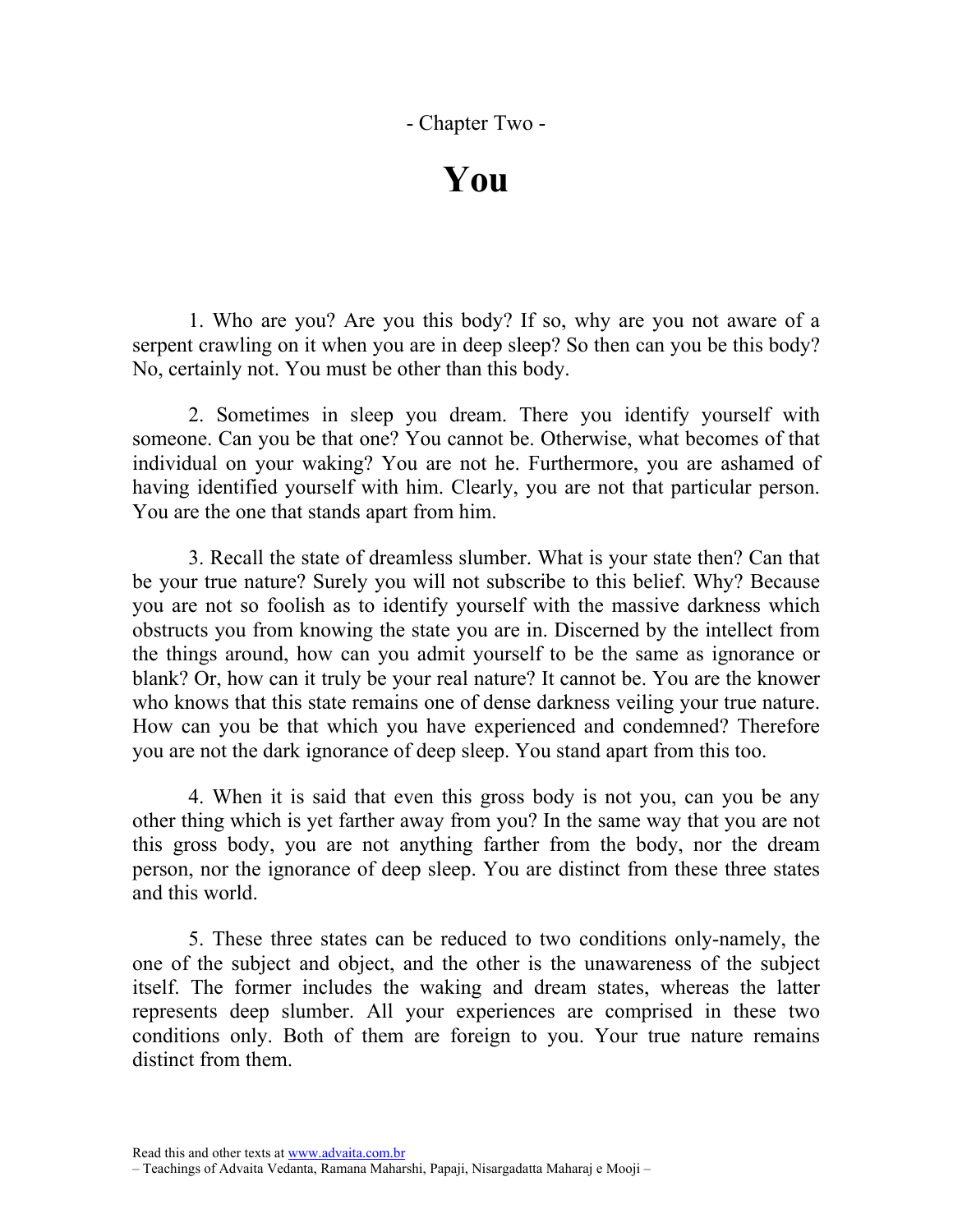6. If you ask what that is, it is called turiya, which means the fourth state. Why is this name used? This name is proper because it seems to say the three states of your experience-waking, dream and deep sleep-are foreign to you and your true state is the fourth, which is different from these three. Should the three states, waking, dream and deep sleep, be taken to form one long dream, the fourth state represents the waking from this dream. Thus it is more withdrawn than deep sleep, also more wakeful than the waking state. Therefore your true state is that fourth one which is distinguished from the waking, dream and deep sleep states. You are that only. What is this fourth state? It is knowledge which does not particularize anything. It is not unaware of itself. That is to say, the fourth state is Pure Knowledge which is not conscious of any object, but not unconscious itself. Only he who has realized it even for a trice, has realized the Truth. You are that only.

8. What is there more for him who has gained the fourth state? Practically, it is not possible for anyone to remain forever in that state, that is, the state of no particular knowledge. He who has realized the fourth state later wakes up in this world, but for him this world is not as before. He sees that what he realized as the fourth state, shines forth as all this. He will not imagine this world as distinct from that Pure Knowledge. Thus what he saw within, he now sees without in a different form. In the place of the differentiation of old, he is now established in the state of non-differentiation everywhere. Now, he is all. There is nothing distinct from himself. His eyes closed or open, howsoever the things may change, his state remains unchanged. This is the state of Brahman. This is the natural eternal state. You are that ever-true state.

9. There is nothing beyond this state. The words, 'inward' and 'outward' have no meaning for him. All is one. His body, speech and mind cannot function selfishly. Their workings will be grace for the good of all. The fragmentary "I" is lost forever. His ego can never revive. Therefore he is said to be liberated here and now. He does not live because his body lives, nor does he die because his body dies. He is eternal. There is nothing other than he. You are He.

10. Who is God? He is grace. What is Grace? Awareness without the fragmentary ego. How can one know that there is such a state? Only if one realizes it. The Vedas laud such a one as having realized God and become one with Him. Therefore the greatest good that one can derive from the world and the greatest good which one can render unto it, is to realize this state. In fact, there are no states besides this. They appear in the state of ignorance. For him who knows, there is one state only. You are that.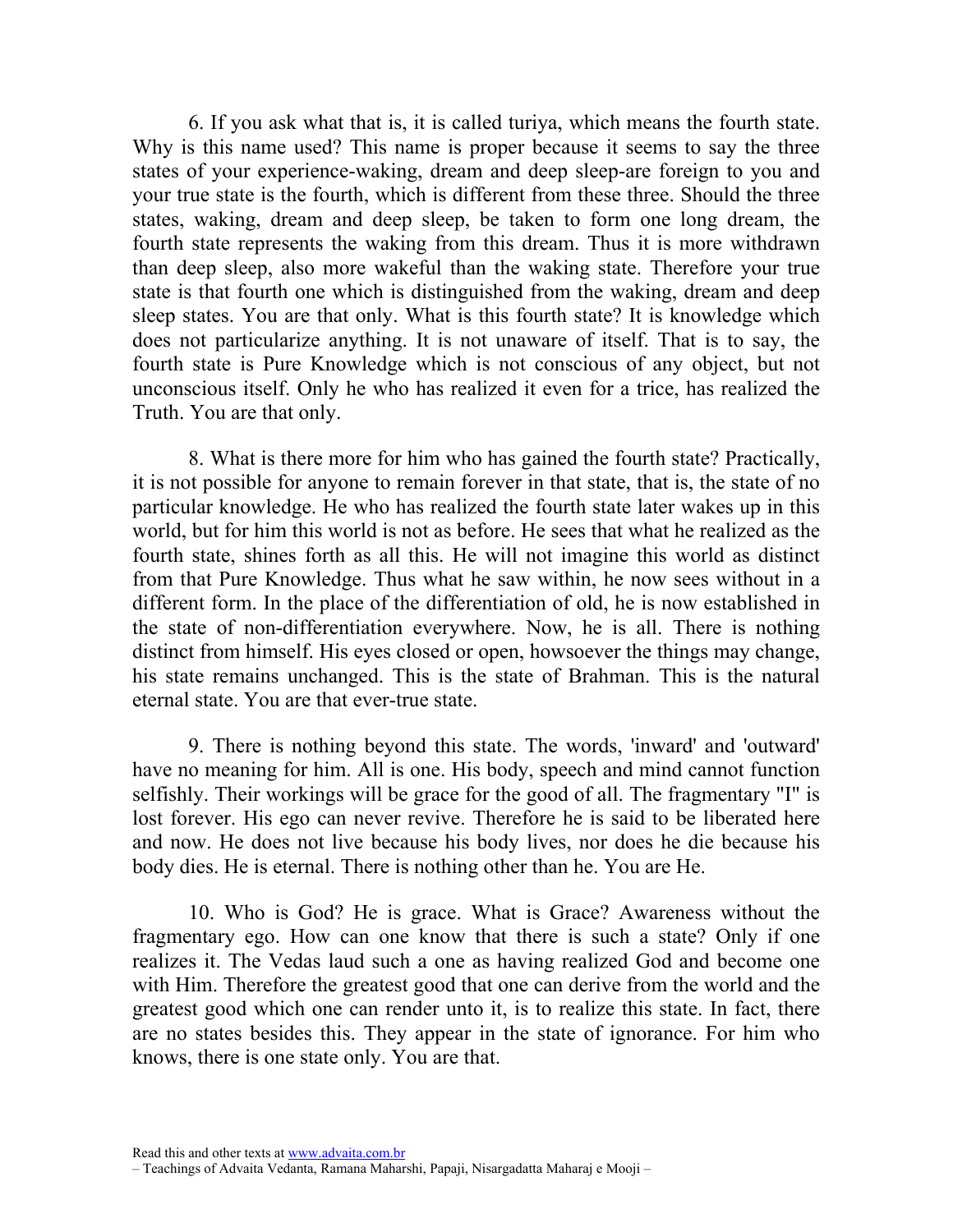- Chapter Three -

## God

1. Who is God? God is He who has transcended all that is seen by us. If transcending this world, is there no relation between Him and this world? Not a particle here is unrelated to Him. Then what is meant by transcending the world? The world comprises us and the objects seen by us. In other words, the animate and inanimate together form the world. What shall we say of Him who created the beings and things? Of these two, we say the conscious beings to be superior. All that we can apprehend is that He belongs to the highest order of beings known to us. Our intellect cannot proceed further. Thus, our Creator is superior to us; He cannot be apprehended by our intellect; therefore His Name, Transcended Being, "Kadawul," means that He surpasses our intellect. Hence His Name is "Kadawul" - Transcended Being.

2. Can God then not be made known to us? Not quite so. In a way, He is known to us. This much of His Grace is enough for us. We have no need for all His Greatness. He has made known so much of His Greatness as will suffice to eradicate our misery. There is no reason for Him to reveal a jot more of His Power than is necessary to remedy our defects in the present state. Thus He is known according to our needs. Nay, He is in our grasp. However limitless, He is within reach of our knowledge to some extent.

3. What is it which brings Him within reach of our knowledge? That He is known as Being-Consciousness-Bliss.

Being denotes that which is imperishable, that which exists forever. Should He become nonexistent at any time, who is His Destroyer? Who created Him? Since the perishable nature of all leads to the inference that they are lorded over by One who is imperishable, this immortal Overlord is God. His imperishable nature is Being (Sat).

Now, what is Consciousness (Chit)? By Consciousness we mean knowledge. This is absolute Knowledge, and not like our erring intellectual knowledge. Irregularity or mistake cannot stain its actions. It is Knowledge, pure and simple. Frequently He teaches us saying, "Your knowledge is irregular and erring." How orderly are even the insentient objects of His creation! It is known

<sup>–</sup> Teachings of Advaita Vedanta, Ramana Maharshi, Papaji, Nisargadatta Maharaj e Mooji –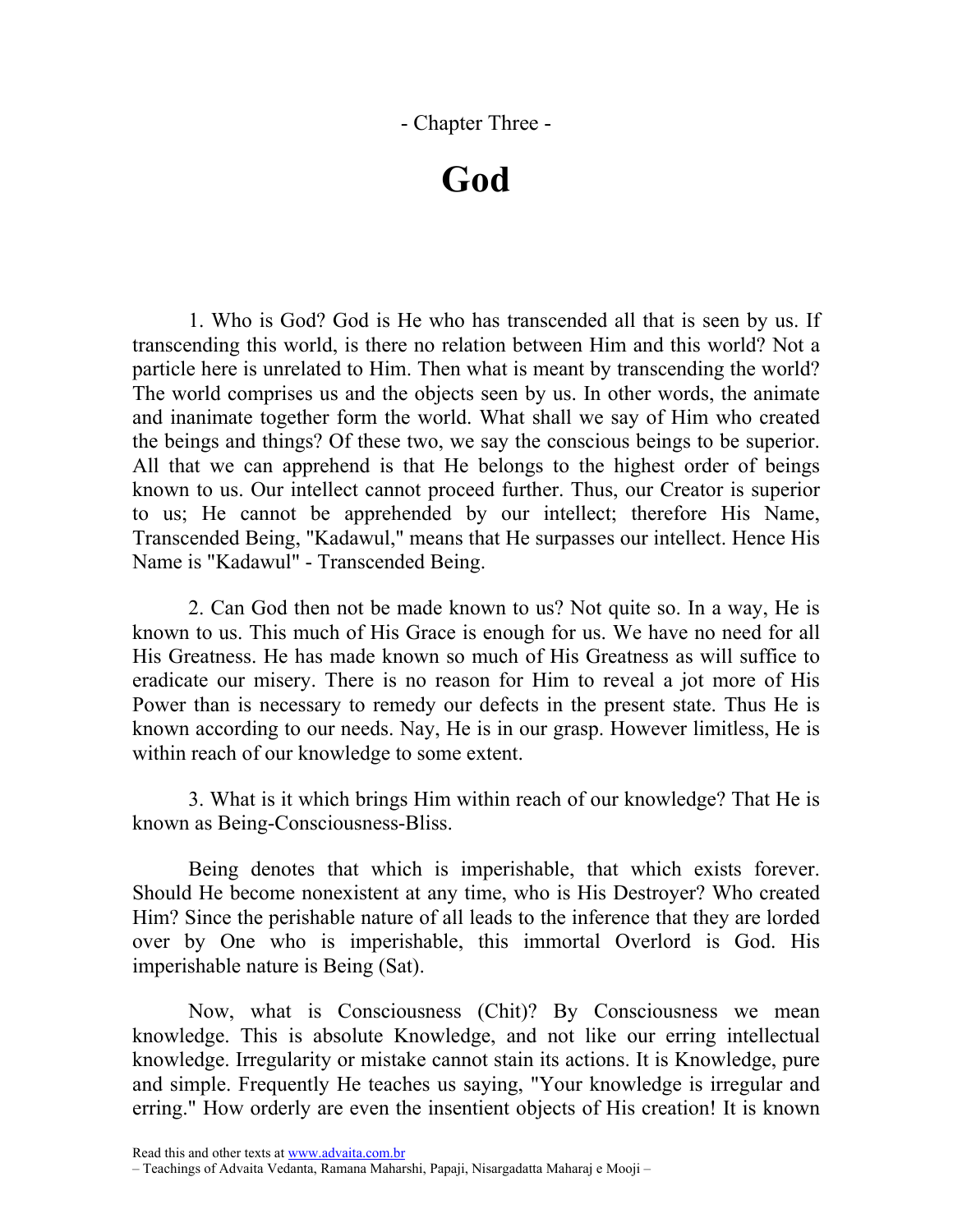to many how an atheist was taught a good lesson when he derided the scheme of things saying, "Why did He make the seed so small for the banyan tree which is so big?" That an insentient thing is found in good order and later becomes useful, implies a conscious agency at work. Can a simple, insentient thing do something which is possible for unfailing knowledge only? Or, can't it be done by our inadequate knowledge? No, it can never be. Therefore God is said to be Consciousness (Chit) also.

Now, what is Bliss? It is the state of being free from desire for anything. It is Peace which is ever full. Were He to desire anything, how could He be better than ourselves? How could we gain Bliss from Him? He Himself would require another being to fulfil His desires. But who would think Him to be so? The state of self-contentment is that of Bliss also. Therefore He is called Bliss (Ananda).

The three-Being, Consciousness and Bliss-are inseparable; otherwise, they would become naught individually. Hence, He is known as Being-Consciousness-Bliss (Satchitananda). Thus God remains not only transcendent but also falls within the reach of our knowledge as Being-Consciousness-Bliss.

4. He who has gained the fourth state and sees all as one, only he knows God truly as Being-Consciousness-Bliss. Words cannot express nor the ears hear how such a one is united with God; it is a matter of realization. But there are ways and means for such realization. They can be spoken of, learned and acted upon.

5. He who can be realized thus, is God. He has no name; we give Him a name. He has no form; we give Him a form. Where is the harm in doing so? What name is not His, or what form is not His? Where is the sound or form in which He is not? Therefore, in the absence of true knowledge of Him you can name Him as you please or imagine Him as of any form so to remember Him. Your hope for His Grace without any effort on your part is utterly fruitless. Should it be possible to have His Grace without any effort on your side, all would be alike; there would be no reason for any difference. He has shown us the ways and means. Make effort, reach the goal, be happy. Your idleness and selfishness make you expect His Grace without your effort. The rule for all is for you too. Do not relax your efforts. God can be realized by your effort only.

6. There is an effort which excels all others. This may, however, appear to be less effective than devotion to God with name and form. Nevertheless, this is the more efficient. It is simply the love which you extend to all beings, whether good or bad. In the absence of such love to all, your devotion to God amounts to a mere parody. Of what use are you to God? That you seek fulfilment of your

<sup>–</sup> Teachings of Advaita Vedanta, Ramana Maharshi, Papaji, Nisargadatta Maharaj e Mooji –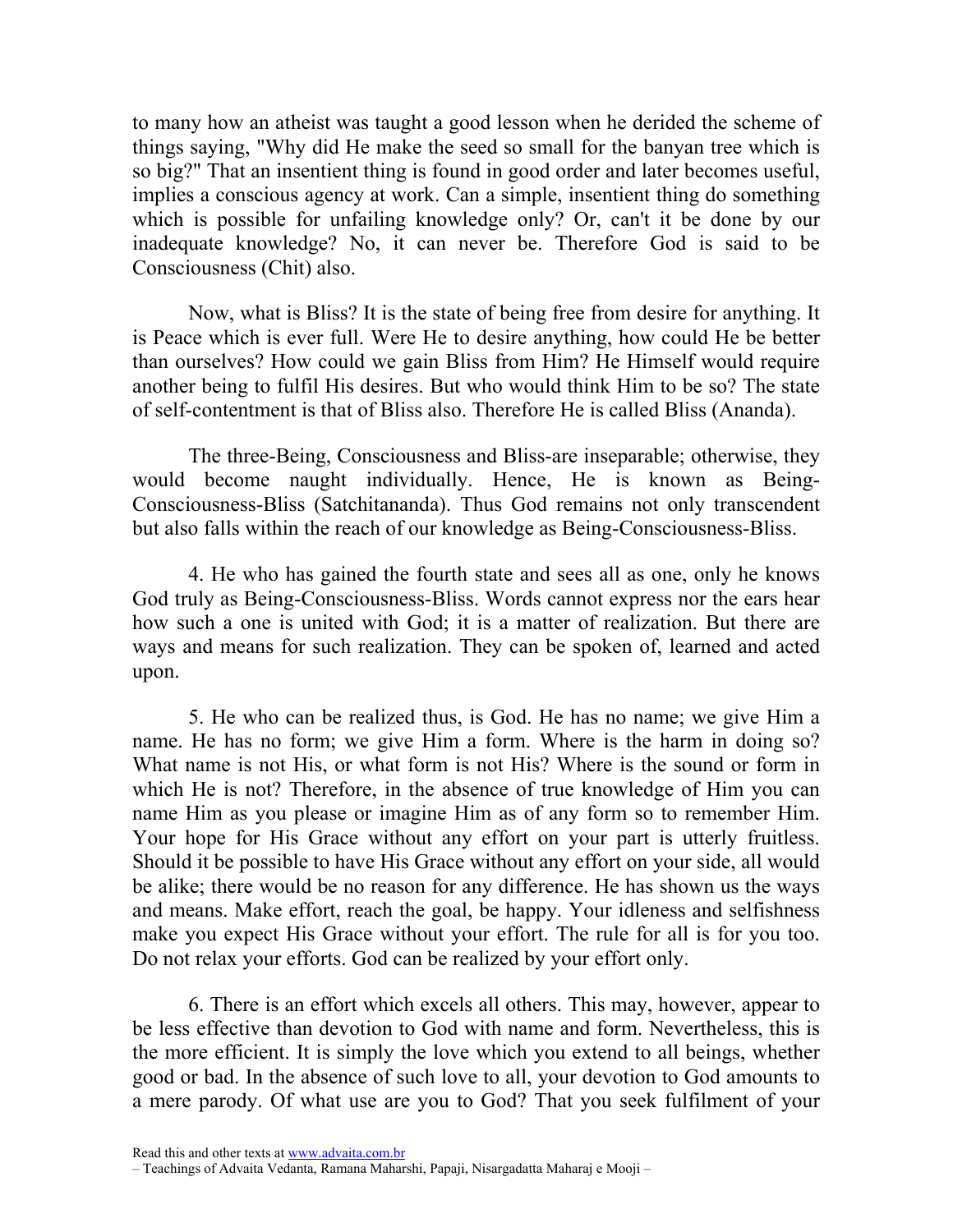desires from God without doing your duty towards the needy in the world must be attributed to your selfishness. In God's presence, there is no use for such. The workings that take place in His presence are all unselfish. Therefore, think that all the Centers are His and He is in all the Centers and thus be devoted to Him. God is truly bound by such high devotion.

7. As you go on ascribing names and forms to God and showing love to all because you have understood all names and forms to be His, your mind will gradually mature. Just as the taste improves with the ripening of a fruit, so also you will recognize the waxing of good and the waning of evil in you. As your mind matures, there will come a time when you should meet your Master. This is not to say that you go in search of him or he comes in search of you. At the right time the meeting will happen. All are moving in their own ways. Your fitness brings you together, makes you trust him, makes him teach you the right way, also makes you follow the his instructions. That is the straight way to reach God, which is to gain the fourth state. You will follow the way and reach your goal which is Being-Consciousness-Bliss, which is God.

8. The way shown by the Master is final, straight and making for unity. It is well-tried, natural, and free from pain. When you are following the way shown by the master, doubts will not arise; there will be no fear. Are not fear and doubt the characteristics of the ways of darkness? How can they meet you in the way of Truth shown by the Master? In this manner, the way will itself speak to you and say that it is the right one. In that way, there will be nothing more for you to do but to meet your Master and learn from him. That way will be familiar to you, as the Master and God have made it so. Before you, he had treaded the way. He has shown you the way and you are following him. To how many will you show the same way? And how many more will follow the same way later? Obviously fear and doubt have no place in the way of truth. When once you have taken a step forward you will step back. The master's help is only for the first step forward. You need not do anything for your master in order to have the way shown to you. Know him to be the messenger of God sent down to disclose the way to the fit who have become ripe by their own efforts in either or both the directions mentioned earlier. It is God who sends this godly messenger just when you are ripe.

9. Practice with faith in the period of ignorance is called Bhakti; the same, with knowledge, is called Jnana. Of the two divisions of Bhakti, the one is devotion to God with name and form, and the other is karma which is love for all. Of the two divisions of Jnana, the practice of the true way shown by the Master is called yoga and the resulting state is called Jnana. It is natural for all to believe in something which is not seen and then to find it. Those who do not believe can

<sup>–</sup> Teachings of Advaita Vedanta, Ramana Maharshi, Papaji, Nisargadatta Maharaj e Mooji –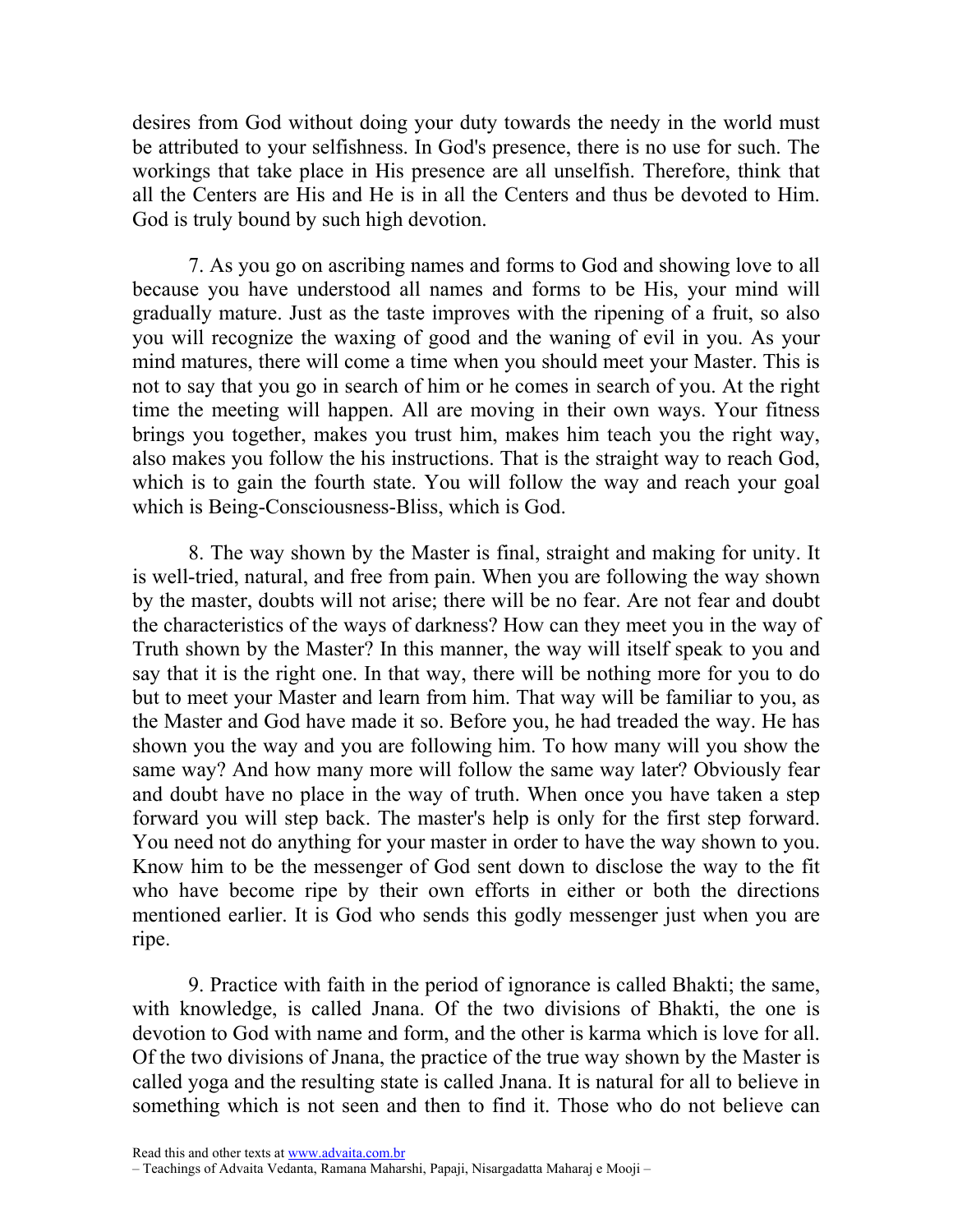never find. Therefore, the believers will gain something sometime or other and the unbelievers never gain anything. You can believe even for the simple reason that faith in God is not harmful. Thereby you can share the good effects. This world is meant only for creating faith in you. This is the purpose of creation. Have faith and you can reach God.

10. Though you may not believe all that is said of God, believe at least "There is God." This seed is very potent in its growth. It is so mighty as to negate all else and fill all by itself. It is so almighty that you will not see anything besides God, not even yourself. Truly, God is all.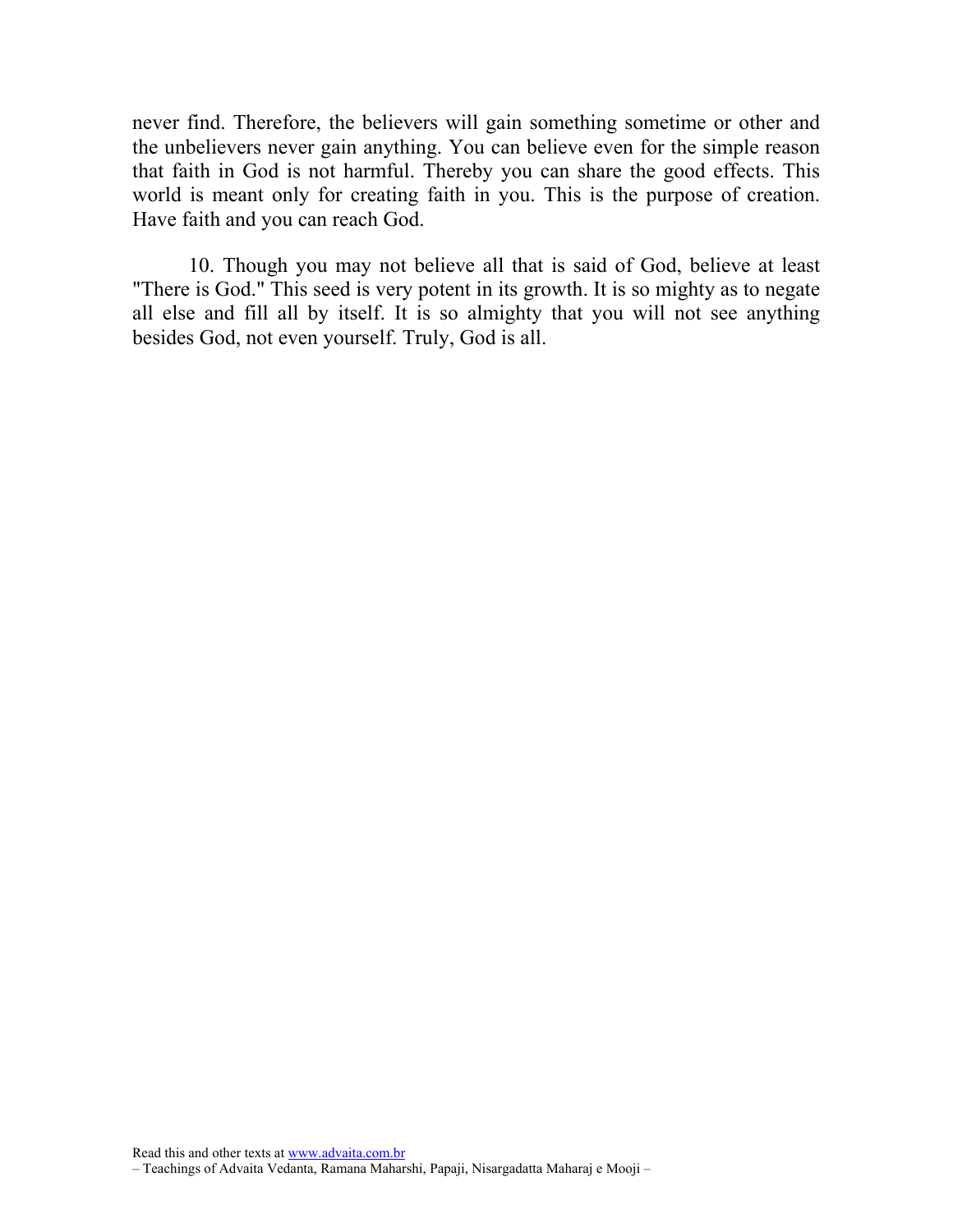- Chapter Four -

#### Peace

1. What is peace? Although the world persists when a man is in deep sleep, does he have any cares concerning it? His mind is tranquil and refreshed. Should his mind be in the same degree calm and refreshed even when he is face to face with the world and is active therein, then there is peace.

2. Can the mind remain so even when the world confronts us? It depends upon our estimate of the world. The mind is more excited when one's own property is plundered than when another's property is similarly plundered. Of one's own things, the loss of one thing causes greater concern than those of another. Why? Because our estimate of the things is the cause of the degree of the delight or anxiety concerning them. Therefore, should one learn to regard all equally, the mind will be extremely peaceful. Or should all things be considered as our own and highly prized, then too there is no cause for pain. Why? What will a man regret? The mind which knows that universal concern is beyond its capacity, must needs become tranquil. Also when one feels that one has no claim on anything or that everything is perishable, the mind will remain cool. Thus there will be lasting peace if one looks on all as of the same value. Peace is dependent upon one's intellectual appraisals.

3. I shall now illustrate this. A man wakes up from a dream. His mind is happy or troubled according to his opinion of the things seen in the dream. But on waking, his mind remains unaffected by all the happenings in the dream; it remains the same. Why? Because, only now his mind has learned to value all the matters of the dream equally. He is not sorry for the cessation of the dream. Why? He is convinced that the dream is not everlasting and must end on waking. In the same manner, should a man be convinced that he cannot but wake up sometime from the long dream of the world, his mind will be unchanging. It is the state of freshness. This is the state of Peace.

4. This is not to say that his relation with the world will cease. Now only peace and freshness of the mind are his. His actions cannot but vary according to circumstances. The only change in him after the mind has become peaceful is this: his mind has known the truth and become unattached; therefore, it rests in peace. His actions though changeful will always be impartial. But the actions of others are changing and cannot be impartial. Thus, the coolness of the mind

<sup>–</sup> Teachings of Advaita Vedanta, Ramana Maharshi, Papaji, Nisargadatta Maharaj e Mooji –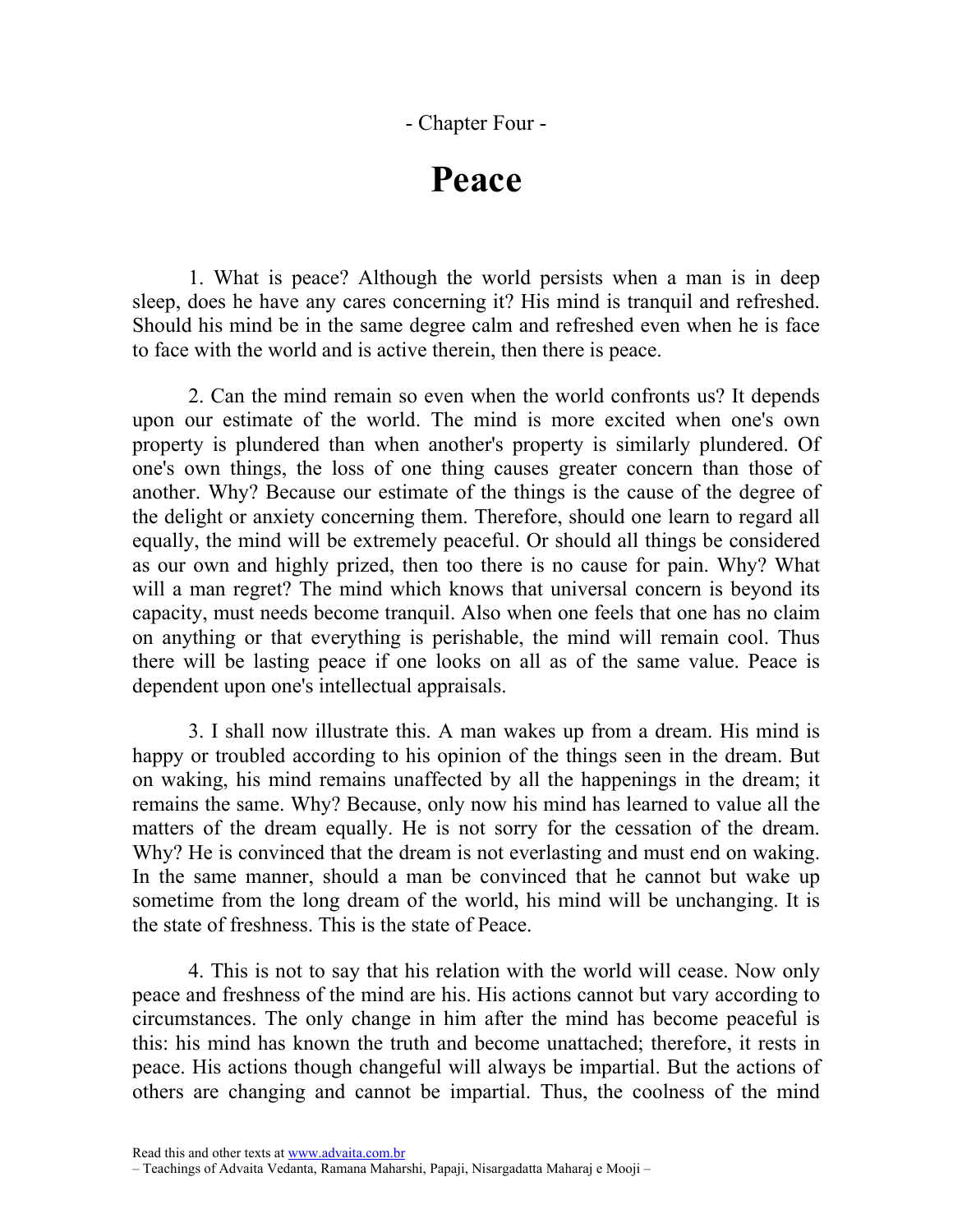produces enormous good not only to himself but also to the world at large. Peace shows the way to right conduct.

5. A man walks with a lighted lamp in his hand. Can there be any hostility between the light and the ups and downs on the way? There cannot be. But light and darkness cannot be together. The light chases away darkness, it discloses the ups and downs on the way and makes the man walk carefully, whether he moves up, down, or sideways. It removes the cause of vain complaints, such as, "That snag hurt my foot" or "This hollow made me slip." Similarly, after peace is gained, the state of peace makes the man neither hate nor antagonize the world. Rather it dispels the darkness which conceals from our view the true nature of the world and its snags. In the absence of the light of Peace which enables people to adjust themselves to varying circumstances, they condemn the world as full of misery, as they would complain of the snags on the road. Therefore a man who has gained the utmost peace after knowing the whole world as a complicated dream, should not be considered either unrelated to the world or unconcerned with its activities; he alone stands in effective concord with it; only he is competent to be a man of action. Thus Peace is that which regulates one's duties.

6. The concern of a man of Peace in the actions of the world lies in rectifying them. Should he feel fear before this world, what hope of reformation can there be, especially from those who esteem it and want to possess it? They are in the grip of selfishness, blind to impartiality. To guide the blind on the way or treat the blindness of the eye, one's eyesight must itself be good. Similarly, it is for him to reform the world who has already discerned his unchanging nature from the changeful nature of the world and become peaceful. These cannot help serving the world. Why? Can anyone be so hard hearted as not to lift up a child when it slips and falls? So also for the wise ones who can rightly appraise the troubles of the world and help the people. Because he has already withdrawn himself from the mind and body the sage feels no concern under the strain of service to the world, just as the life principle does not suffer even when loaded carts pass over the corpse it has left behind (by itself). He will not shrink from work or trouble. Only truly realized peace can bestow such courage and coolness.

7. To all appearances. Peace will look poor and quite weak. But in effect, it beats all. In tenacity and courage, it surpasses all. After all, success depends on these qualities. Even if Mount Meru should topple over, the incident will hardly produce a gentle smile in the man of peace, or it will leave him unmoved. This state is helpful both for worldly and spiritual matters. True happiness in the world is his, and that happiness comes out of release from bondage. Peace means doing good to any one in any manner.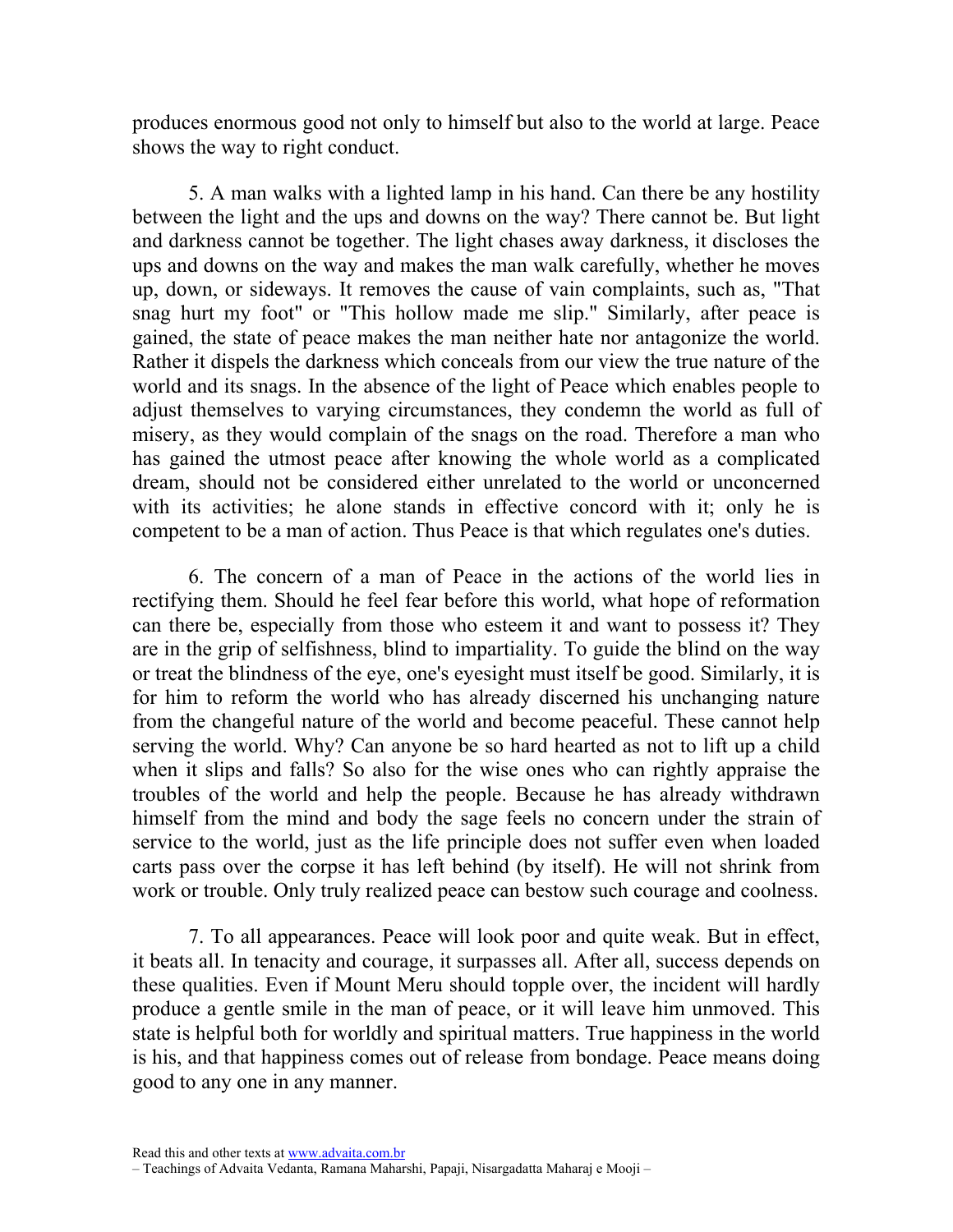8. The obstacles to peace are several. They are meant to prove the man. When they confront us we should be wide awake and keep the delicate flower of the mind distant from even their shadows. If the flower of the mind be crushed, it will lose its fragrance, freshness and color; it will neither be useful to you, nor can it be presented to others, nor offered to God. Know that your mind is more delicate than even a blossom. By means of a peaceful mind, all your duties to yourself, to others and to God must be discharged. Let it release the same freshness throughout. All blessings for the mind are contained in Peace.

9. Unremittingly worship the God of your Self with the flower of your mind. Let the children of the mental modes watch this worship. Gradually they will learn to cast away their childish pranks and desire to delight like yourself. As they watch your Peace, they will themselves recoil from their vagaries. Continue the worship patiently. Be not led away by the vagaries of the mind. On the contrary, they should become peaceful by your peace. All must get peace.

10. I shall finish in one word: The essence of all the Vedas is "Peace."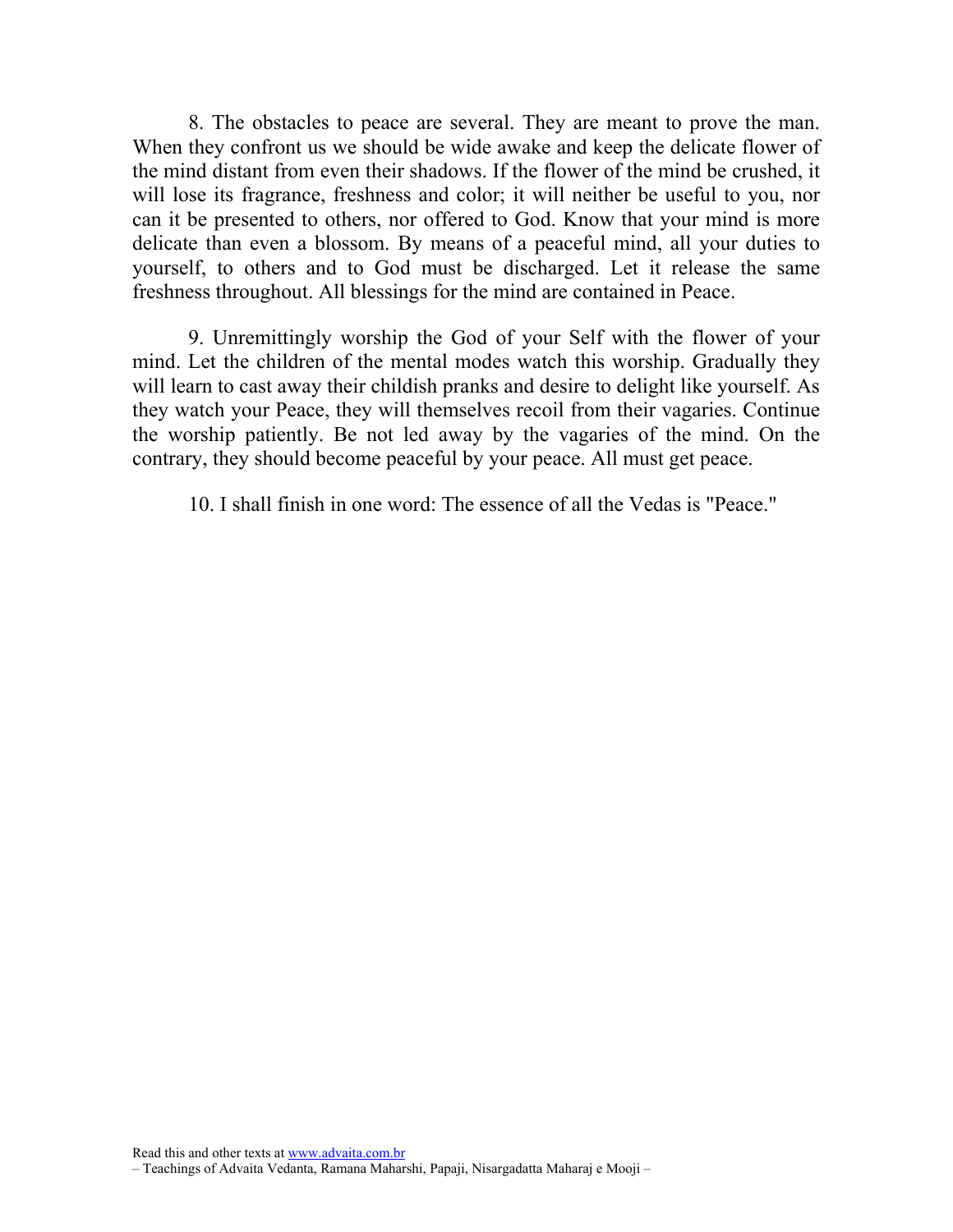- Chapter Five -

#### Action

1. All action is God's. His power has fixed each thing into its own individual function. By His agency the insentient objects and the sentient beings do their work. All actions are His.

2. All are doing their respective work. So what has God to do with it? We will first consider the sentient beings and, later on, the insentient objects. We are sentient beings. Let us first see whose actions are ours. We all desire a higher state and work for it. But our achievements are not uniform. Sometimes the goal is the same and so is the work, but why is there a difference in the results? Here God makes us understand that the action is His. Otherwise all must be alike. The difference in the conditions cannot be accounted for. Can there be anyone who does not wish to improve his position? Whatever their intention towards others, their intention towards themselves is surely honest. The conditions of people of the same intention are yet different. This is because all actions are of God.

3. All beings have the same intention; yet their efforts are of different degrees, so also their states. After saying this, the question arises: What is effort? Is it not simply a mental image? All these images have the same origin, namely, the common intention of all. Why then should the image of effort differ in each? Here too God makes us see that all actions are His.

4. If it is said that notwithstanding the same intention, the effort can vary according to individual capacity, the question arises: What is the source of this capacity? It is of the body and mind. The environment may also affect it. One must take account of all the factors before one makes an effort. However, these factors are not under one's control so that the effort may not be equal to the task. Therefore all actions are God's.

5. Again, if it is said that the body, the mind and the environment will gradually be made equal to the task, it implies a present incapacity. This is to admit that all actions are God's.

6. Now, is it for good or bad that people do not gain their objectives? It is certainly good. Why? Most of them are selfish. Judge for yourself if their success is for the good of the world or otherwise. You may ask: Should not the attempts

Read this and other texts at www.advaita.com.br

<sup>–</sup> Teachings of Advaita Vedanta, Ramana Maharshi, Papaji, Nisargadatta Maharaj e Mooji –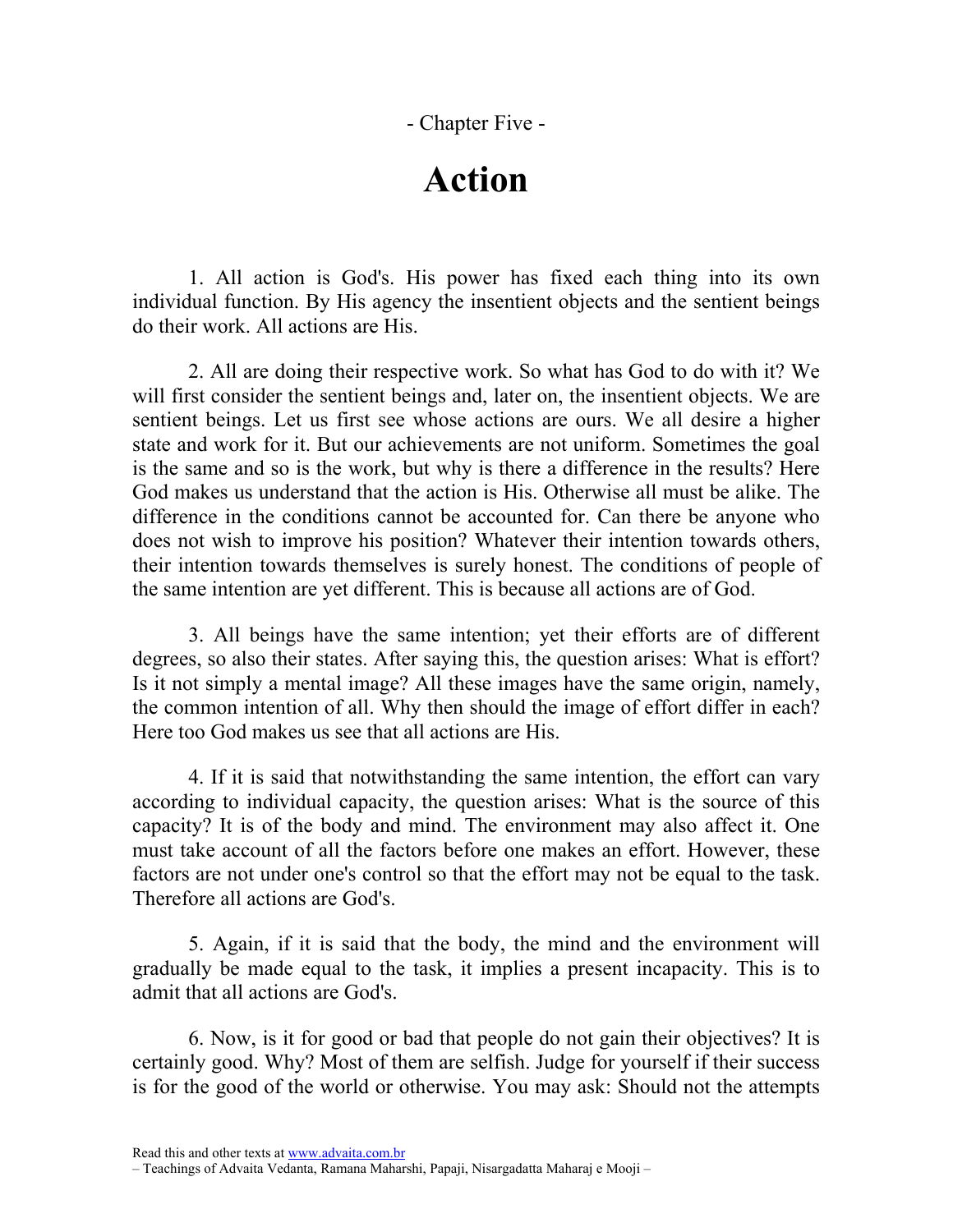of the unselfish be entirely successful? Though to all appearances they may look unselfish, yet they are not free from blemishes. These depend on the ego. If the imagined unselfishness has given rise to a sense of superiority over others, God frustrates their purpose and teaches them that "You are also like others and I govern you". On the other hand, free from selfishness and free from ego is the representative of God, within whom the cloud of ego that conceals God does not exist and from whom God is ever shining forth. To such a one of true purpose (Sattva Sankalpa) all his intentions come out true. God shines forth directly in him. There is no darkness in him. Only he knows the Divine purpose as it is. Through him God fulfills the purpose of His creation. All actions are God's.

7. If it is asked: Is there not a single person of true intent? And why should not the world have all blessings in full? The answer, which is a secret, is that the sages who are aware that all actions are God's, wish to make it known to others as well. There is no greater good than to know that all actions are God's and not our own. This knowledge contains all the blessings in itself. Therefore the intention of the sages is to clearly instruct others in the knowledge of God and His actions. Even so, they do not say "Know God this very instant," but they teach the ways and means to knowledge and encourage us in right conduct-this much only. They do not say, "Be emancipated at once." Why? Because this is not possible for the common people. Nor do the sages say to God, "Liberate the people at once." Because the sages are free from the ego and think, "God knows what He should do and when to do it. What is there for me to say to Him?" Thus they wish only to do their work, without any interest in the fruits this work may produce. They have known that God alone dispenses the fruits of actions. Simply they watch the course of events in the world and do their work, never thinking of creating a world of their own. Why? To do so is a form of egoism. The creation is as it should be. Everything is in order. All actions are God's.

8. Knowing their actions are subservient to the Higher Power, how could they hope to achieve something dear to their hearts? No, they cannot. They will do their work simply as a duty. The scriptures say, "Do work, but do not think of its fruits." Just as anger unconsciously overpowers a man even though he is determined not to get angry, so also the sages of true intent (Sattva Sankalpa) may be shocked by the iniquities of the world and unwittingly think, "God, let that be made good!" If so, then it will certainly happen and good will prevail. This is the cause of some extraordinary events in the world. These extraordinary events are the results of a wish stealing into the mind of a sage. This is the law of nature. Who can change it? All actions are God's.

9. Whatever takes place, it is in the natural order of things. Also, it is right. Everything happens by His will alone. In truth, it is not wrong to think "He

<sup>–</sup> Teachings of Advaita Vedanta, Ramana Maharshi, Papaji, Nisargadatta Maharaj e Mooji –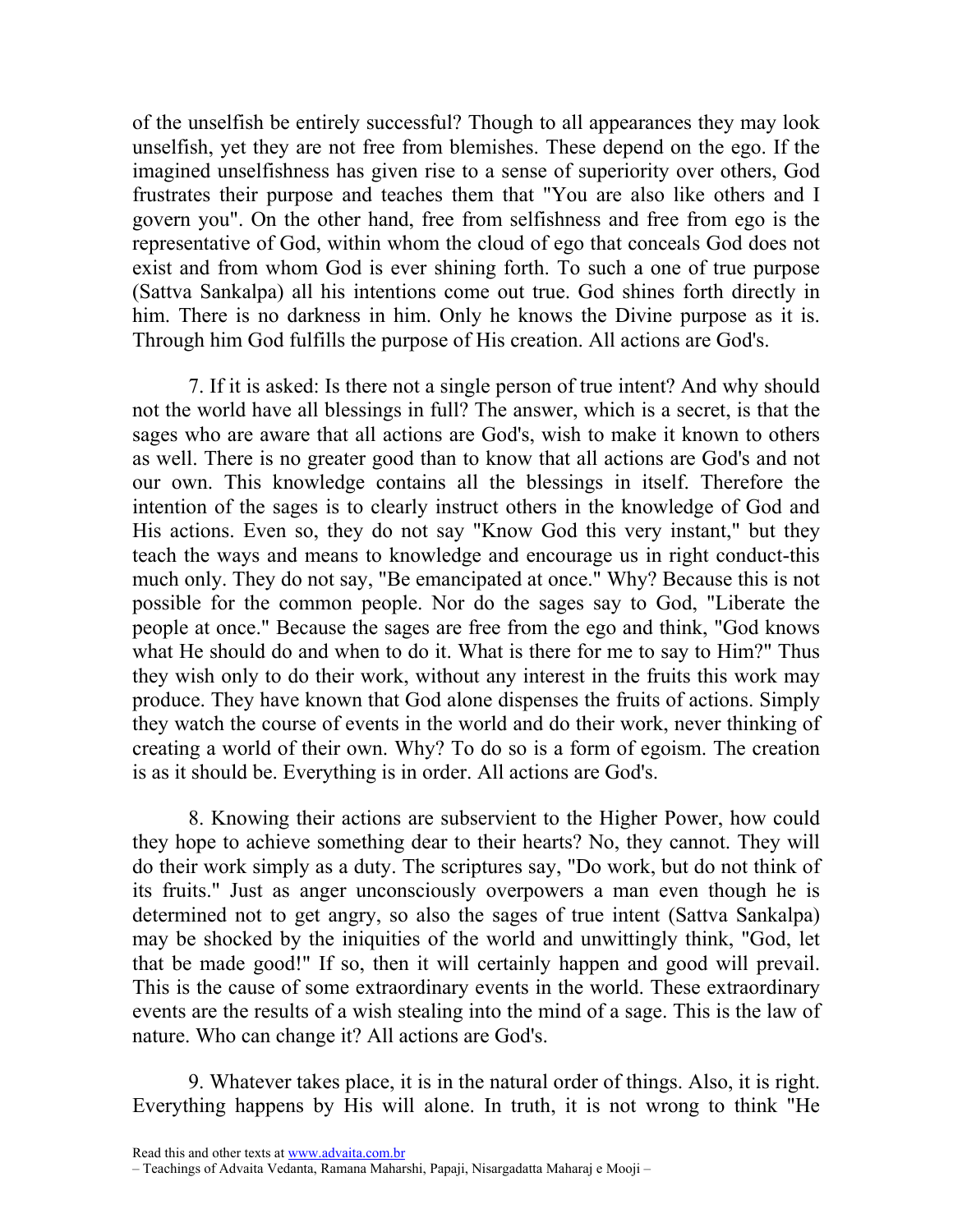makes the thief steal." Why? Because at the time of punishment He also makes the thief suffer for the robbery. Thus, there should be no ill-will directed towards the thief. Such is the fruit of the knowledge that all actions are God's. Although there is no ill-will towards the thief, there is a dislike of theft. This is also the result of our knowledge that all actions are God's. How is this? Because the thief himself dislikes theft: Would he keep quiet if his own belongings were stolen by another? He would not. Who can be unaware that good is right and evil is wrong? Therefore the knowledge that all actions are God's will bring into the world an era of orderly conduct. Our knowledge does not extend further. We can repeat only what we know. We need not worry about what lies beyond our knowledge. This too is God's will.

10. One of the fruits of knowledge granted to us by God is the knowledge that all actions are God's. We are powerless to ask God, "Why do you act thus?" Because the fruits of our actions are not always according to our desire, all religions admit similar states of our powerlessness. In other words, because our powers are limited, we cannot but say that all actions are God's. The law which applies to us, applies to insentient objects also. Our law is no better than theirs. All is one. Even though some do not admit that all actions are God's, yet they admit their own incapacity. This itself is the act of God.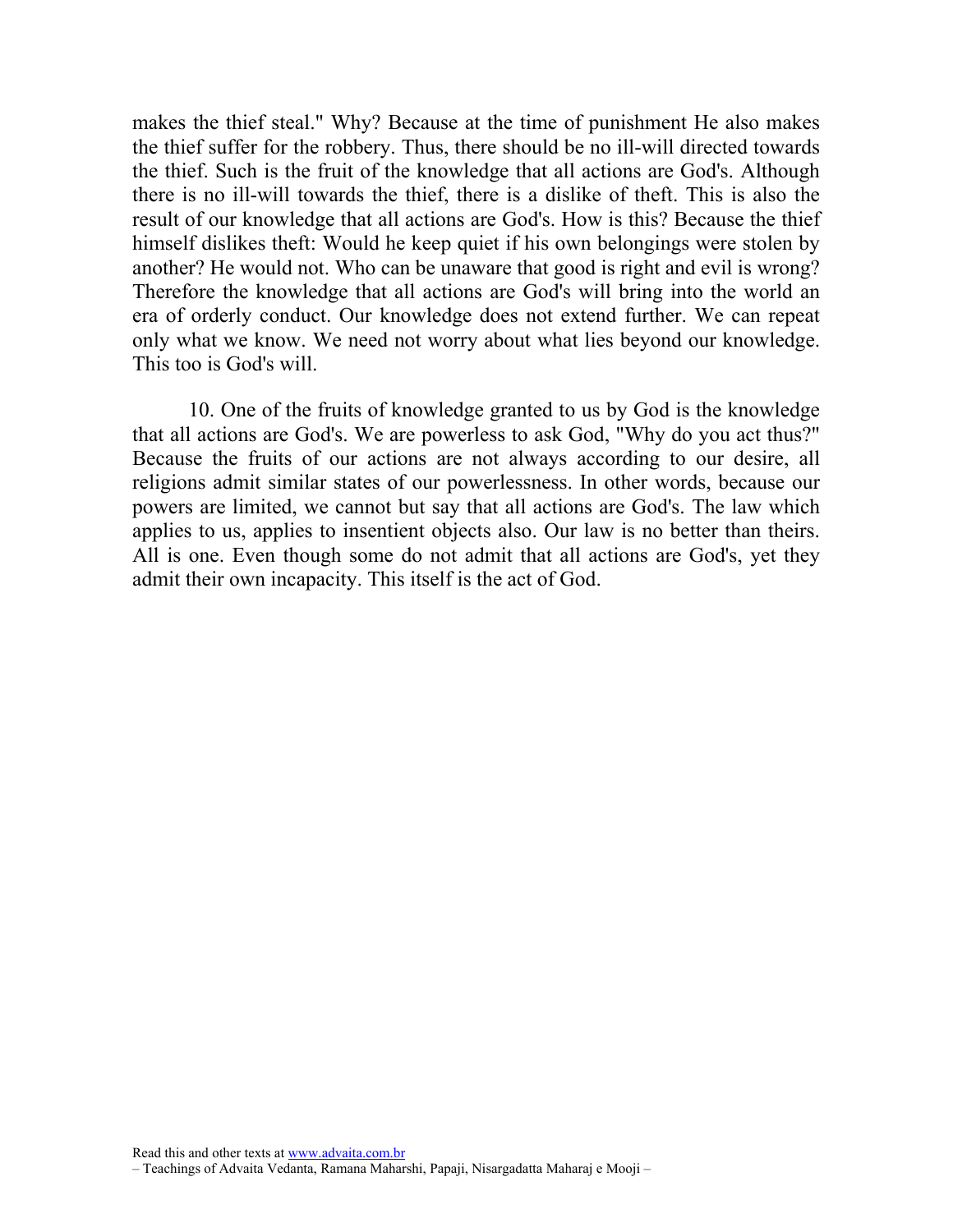#### Ego

1. Oh ego, all the evils of the world are from you. To crush you, the kings make laws and the wise give lessons. In spite of their efforts from time immemorial, alas! you are yet alive; you simply go into hiding and reappear again and again. Can there be no end to you? Yea, it is surely approaching. Another Ego has started to kill you. It is the Universal Ego called "I am Brahman".

2. Eh! ego, think not that your enemy is of your kind. You are perishable whereas He is not. You are conceited as "I" because you always differentiate as "I", "you" and "he," but your enemy is free from this conceit. How? He harmonizes all differences, resolves all into Himself. Moreover, you feel enmity towards Him because he has arisen to kill you. But He has no ill-feelings towards you. How is this? Because you are not to be found in His presence. He regards you as a part of His limbs. Your loss in his proximity is the working of your own falsity; He would not think of killing you because you are of no consequence in His sight. Therefore, ego, you are His enemy, but He is not yours. More briefly put, you are your own enemy. Why? Owing to your greed you flaunted yourself before the Great One as you would elsewhere. Instantly, you were lost; therefore, the Universal Self obscures you by devouring you and then shines forth as Alllight.

3. Eh! ego, the evils of your works have no limits. You are not content unless you are exalted above others and others are lowered before you. Endless are your desires, such as "By what title shall I gain honor?" "In what form shall I appear elegant?" "Do others bow to me? Do others obey me in silence?" "Do others say that no one excels me?". Alas! How short is your life! And yet to how much do you aspire! And how much evil you do! You have deluded yourself that there is happiness in such ideas and in differentiating yourself from all others. This is not to your good. Why not? Are not others also entitled to all these? What is your share in things which are common to millions and millions of others? Such being the case, do not desire in vain to rule over all. By your vain desire you bring about evil to yourself and to others. Listen to my friendly advice. Truly speaking, He whom you regard as your mortal enemy is your friend. He knows how to make you worthy of true greatness and blessings. Surrender to Him. This Universal Ego does not treat you as an enemy but is your greatest benefactor.

<sup>–</sup> Teachings of Advaita Vedanta, Ramana Maharshi, Papaji, Nisargadatta Maharaj e Mooji –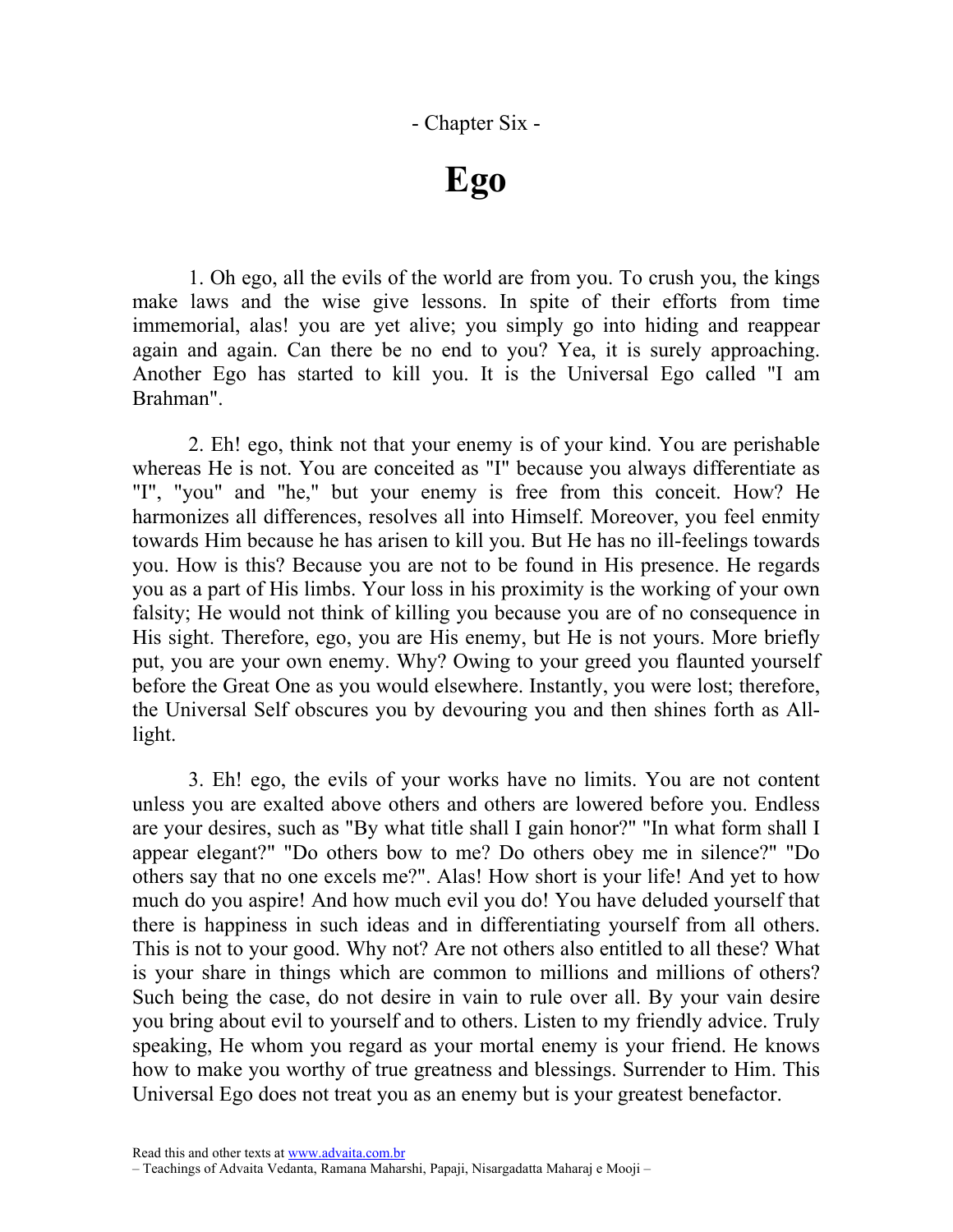4. By no means can you discover what He will make of you unless you surrender yourself to Him. However much I may speak of it, you cannot understand. It is a matter of experience. Doubtless He will do nothing less than exalt you to His state. Therefore, be not perplexed about your future; directly surrender yourself. You can always turn away if joy does not overtake you from the very instant of surrender. Just as the drinking of milk starts with an agreeable taste and ends with the satisfaction of hunger, so also surrender starts with delight and ends with Perfect Bliss, which lies beyond evenpleasure and pain. Therefore your goal, without doubt, is this Universal Ego (I-am-Brahman).

5. What will be your new name after surrender? There is no name besides yours. The Vedas laud you; the world praises you; the essence of religious teachings is yourself. Then what is your form? All forms are yours. There is no form which is not yours. What is installed in the temples of worship is you; what is described in the Vedas is you; festivities and celebrations are all for you. Now what can be your power? In your presence the world is active; each is what it is, because of you. Briefly said, all things glorify you and bear witness to your being. They are duty bound to do so. You would not have even dreamt that this will be your state. Start at once, be not self-conceited. The Universal Ego awaits you.

6. Do you wish to wake up from your dream or continue in it? How long will the dream images last? Be not idle, shake off your sleep, wake up! You are witnessing your own mental images and imagining more and more. It is all in vain. Just find out who it is that sees the visions. Do not delude yourself that you are these that rise and sink in you. Wake up. The instant you wake up you will know that waking is better than this dream. Get up! The Universal Ego waits to rejoice at seeing you awake.

7. Fear not the cessation of the present ego dream. Once you are awake you will enjoy the same all the more. You will no longer be deluded and will observe it with cheerful detachment, unconfused. The folly of all appearances will be understood and you will have no burdens. In dream your mental imagery assumes shapes. On waking you know the dream as just a dream. Do not mistake dream for the waking state. Know the dream as dream. For doing so, you must reach the state of "I-am-Brahman" (Universal Ego) and wake from the illusion of the ego.

8. I have instructed you for your good and not in my own interest. If you believe me, you should act upon what I have taught you. On the other hand, if you see no good in what I have said, then turn away from this ideal. How can I help you if my advice and all the advice of the saints do not make any impression

<sup>–</sup> Teachings of Advaita Vedanta, Ramana Maharshi, Papaji, Nisargadatta Maharaj e Mooji –